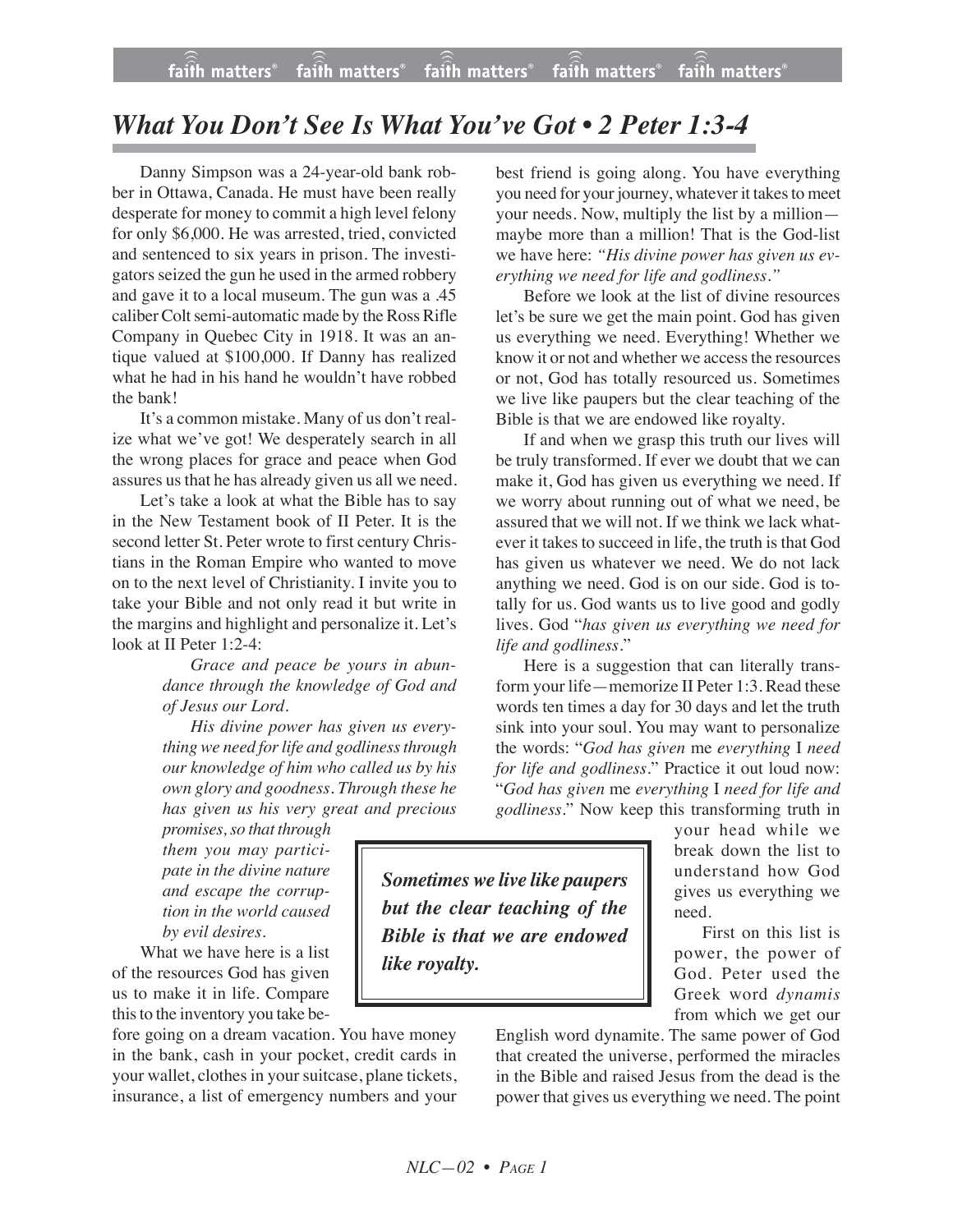## **faith matters® faith matters® faith matters® faith matters® faith matters®** ))) ))) ))) ))) )))

here is that you and I don't have the power to live good and godly lives but we can tap into the power of God. And this power of God cannot be stopped. It is a fantastic and formidable power that is made available to us so we can have an astonishing confidence for living that otherwise we would not have. The power of God flows to us *"through our knowledge of him who called us by his own glory and goodness."* This refers to our personal relationship with Jesus.

Peter is reflecting on his own experience. He was a fisherman who wanted more of God and life. Then one day Jesus called him to be his friend and follower. He decided to hook up with Jesus. The reason he decided to do this is because of Jesus' glory and goodness. "Glory'" refers to reputation and "goodness" refers to virtue. From everything Peter had heard about Jesus and everything he saw of Jesus' goodness, Jesus was worth following. So, when Jesus called, Peter said "yes" and plugged into the power of God.

It works the same for us. Jesus calls us. He asks us to believe in him and follow him wherever he goes. We check him out. We run references, talking to others who believe in him and follow him. His references are solid. His reputation is excellent. We look him in the eye; we listen to his teaching; we sense that he is special, supernatural and good. We say "yes" to his call to become a Christian and when we do we plug into the power of God. And we identify with II Peter 1:3: "*His divine power has given us everything we need for life and godliness through our knowledge of him who called us by his own glory and goodness."*

Second on Peter's list of what we have are the promises of God. In II Peter 1:4 he says, *"He has given us his very great and precious promises."* Jesus—who has the power of God, a great reputation and genuine goodness—guarantees the promises of God. It's interesting that when you read this no specific promises are given, but the teaching is that God is good for whatever he promises.

Think of it in terms of money. Take a look at the paper currency in your pocket. It may be a one, five, ten, twenty or hundred dollar bill but it is just a piece of paper with ink on it. Put a million of them in a pile and it is still just paper and ink. Each one has a picture of a dead guy and signatures of government officials most of us have never heard

of. Yet, we value the money. We work hard to get more. We save it. We spend it. We believe in it. It is more than paper because it has the government of the United States of America to make the paper's promises come true.

The promises in the Bible are ink and paper. They say that God will meet our needs, answer our prayers, heal our bodies, comfort our grief, forgive our sins and get us to heaven. The paper and ink promises grace and peace in abundance everything we need for life and godliness. The promises aren't valid because of the paper and ink. The promises are good because they have the God of the universe backing them up.

If you want to experience how this works try a practical exercise. Get a yellow highlight pen. Open your Bible to any page and start reading until you find a promise from God and highlight that promise. Keep reading until you find and highlight some more promises from God and discover the amazing promises God has given to us. You will be impressed and empowered, especially when you realize that *"he has given us his very great and precious promises."*

When I was a little boy I always looked for cash in my birthday cards. I did read the rest of the card but it was always good to see the money. It's like that when you read the Bible. Be sure to read it all, but it's especially good when you see the promises.

Third on Peter's list is participation. In verse 4 he says, *" . . . he has given us his very great and precious promises, so that through them you may participate in the divine nature."*

Wait a minute! This is getting serious and supernatural. We Christians can participate in the divine nature of God? Does this mean that we become God?

When he wrote this Peter took a chance and he has faced some big time criticism as a result. The pagans in the first century Roman Empire believed they could move up a spiritual staircase until (at the top) they became gods. How cool is that! You start out being a fisherman and work your way up to become the god Neptune. You are a mail carrier and you get promoted to become the god Mercury. Now you are the CEO of your family business but someday you will be Zeus himself on top of Mount Olympus.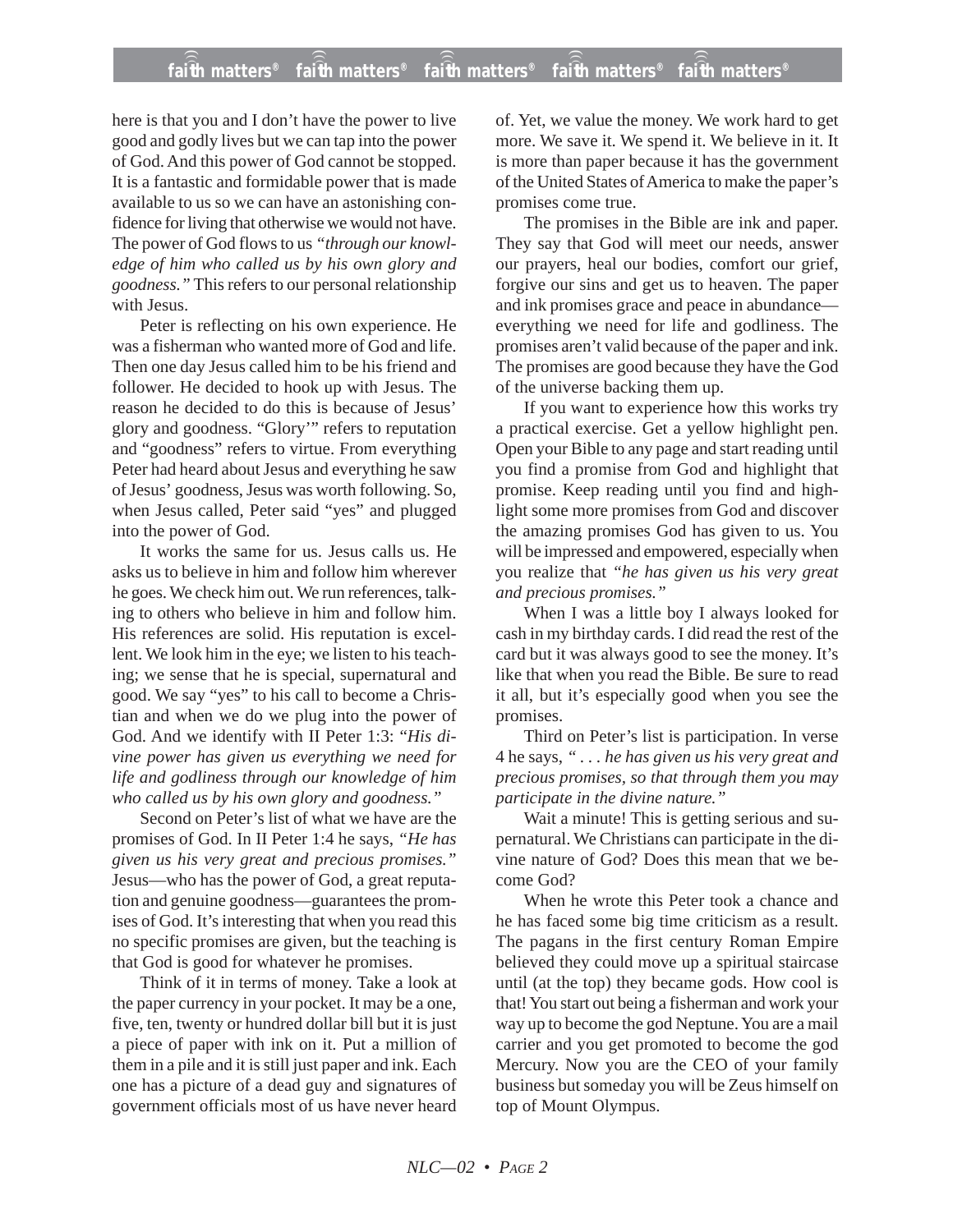## **faith matters® faith matters® faith matters® faith matters® faith matters®** ))) ))) ))) ))) )))

Those pagan religions have pretty much died out, but the idea of working your way up to become a god is still around in some modern religions today. It is sort of the ultimate self-improvement.

The risk Peter took was using pagan terminology to teach Christian truth. When he wrote about

Christians being able to "*participate in the divine nature*" some thought he was teaching paganism, but that is not at all what he was writing.

Do you know the story of Helen Keller? Born in 1880 Helen Keller became ill and lost her sight and hearing when she was 19 months old. As a result she

became unable to speak. At the suggestion of Alexander Graham Bell, her parents recruited a teacher from the Perkins Institution for the Blind in Boston. They hired 19-year-old Anne Sullivan and brought her into the home of the unmanageable six-year-old Helen. She started out by spelling letters of words on the little girl's hand, words like doll and puppy. Within two years Helen Keller was able to read and write in Braille. When Helen was ten years old Anne Sullivan took Helen's fingers and put them on her larynx and talked to her so that Helen could feel the vibrations until, amazingly, Helen Keller learned how to speak. With Anne Sullivan's help Helen Keller went on to graduate with honors from Radcliff College. She became a best-selling author. Her life was made into the stage play, *The Miracle Worker*, and eventually into a Hollywood film.

The two women, although thirteen years difference in age, spent much of the rest of their lives together. When Anne Sullivan died in 1936 Helen Keller wrote:

> My teacher is so near to me that I scarcely think of myself apart from her. I feel that her being is inseparable from my own, and that the footsteps of my life are in hers. All the best of me belongs to her there is not a talent or an inspiration or a joy that has not been awakened by her loving touch.

Helen Keller did not become Anne Sullivan, but she "partook" of Anne Sullivan's nature. And so it is for us as Christians. We are locked into a world where we are spiritually blind and deaf. Jesus awakens us with his loving touch. He pours himself into us and brings the best out of us. We can scarcely think of ourselves apart from him. We feel

*When we plug into Jesus and take advantage of everything we need for life and godliness we are actually preserved from the rotting of our souls.*

him. All the best of us belongs to Jesus. There is not a talent or an inspiration or a joy that has not been awakened by his loving touch. *"He has given us his very great and precious promises, so that through them you may*

inseparable. The footsteps of our lives are in

*participate in the divine nature."*

Last on the list is a very practical and measurable outcome of being given everything we need for life and godliness. "*He has given us his great and precious promises, so that through them you may participate in the divine nature and escape the corruption of the world caused by evil desires*."

Here's what happens. We live in a world where there are a lot of corrosive evils. There are toxins that range from political corruption to personal greed, from sexual lust to spiritual idolatry. When evil desires are left untreated they eat away at our lives like rust on the hull of a sunken ship. And you don't have to look very far to see it. There is a nice kid—a sweet little girl, a nice little boy. As they grow older they allow sins to settle into their souls. A sweet child grows up to be a felon. The happy teenager becomes a discouraged and depressed grown-up. The loving husband becomes addicted to pornography. The faithful wife enters a series of extramarital affairs. All because of evil desires and corruption in the world in which we live.

But there is a way to escape the corruption of the world caused by evil desires. It is through the power, promise and participation of Jesus. Really! It is true. It actually works. When we plug into Jesus and take advantage of everything we need for life and godliness we are actually preserved from the rotting of our souls.